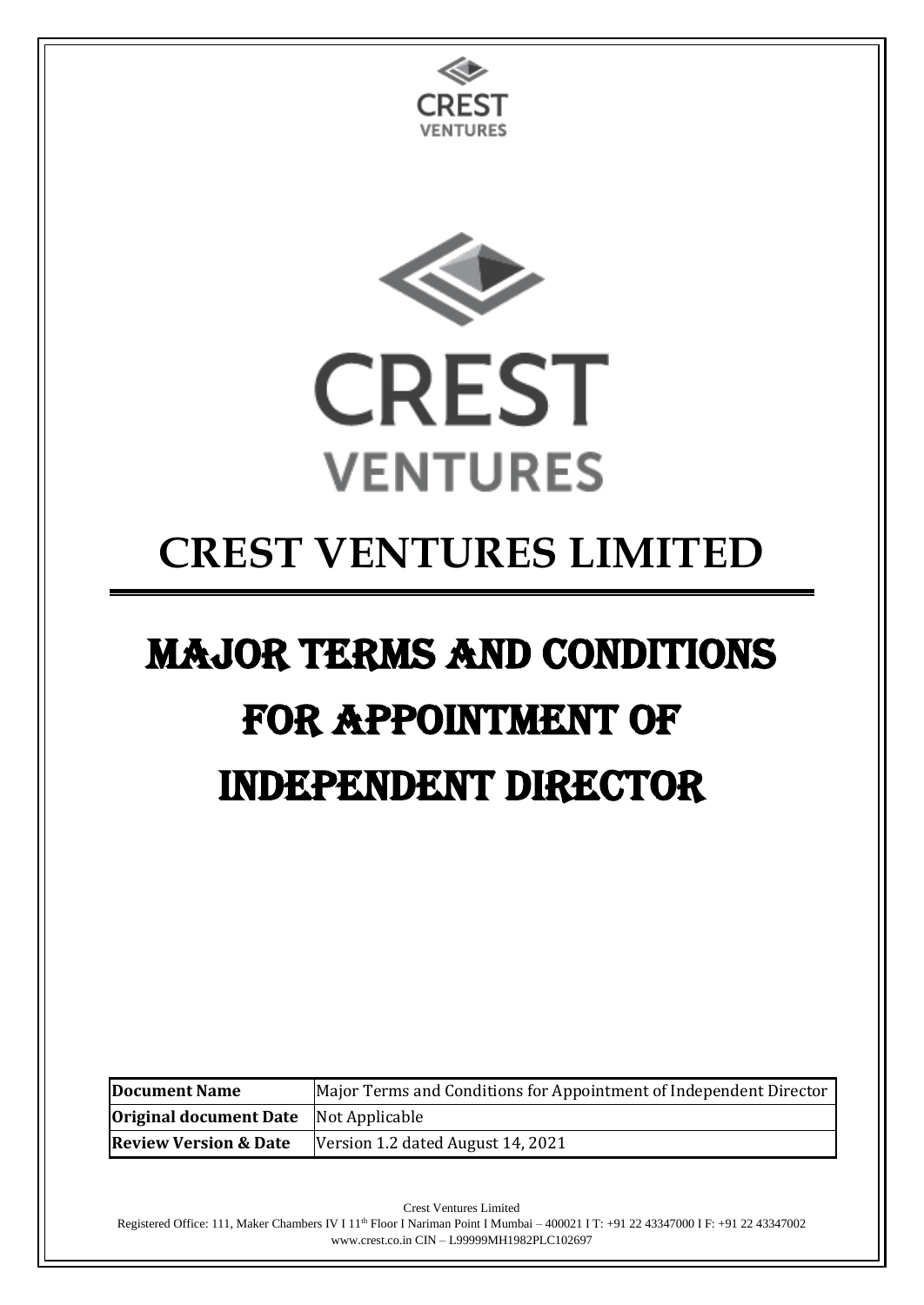



- **1. Introduction**
- **2. Appointment**
- **3. Governing Law**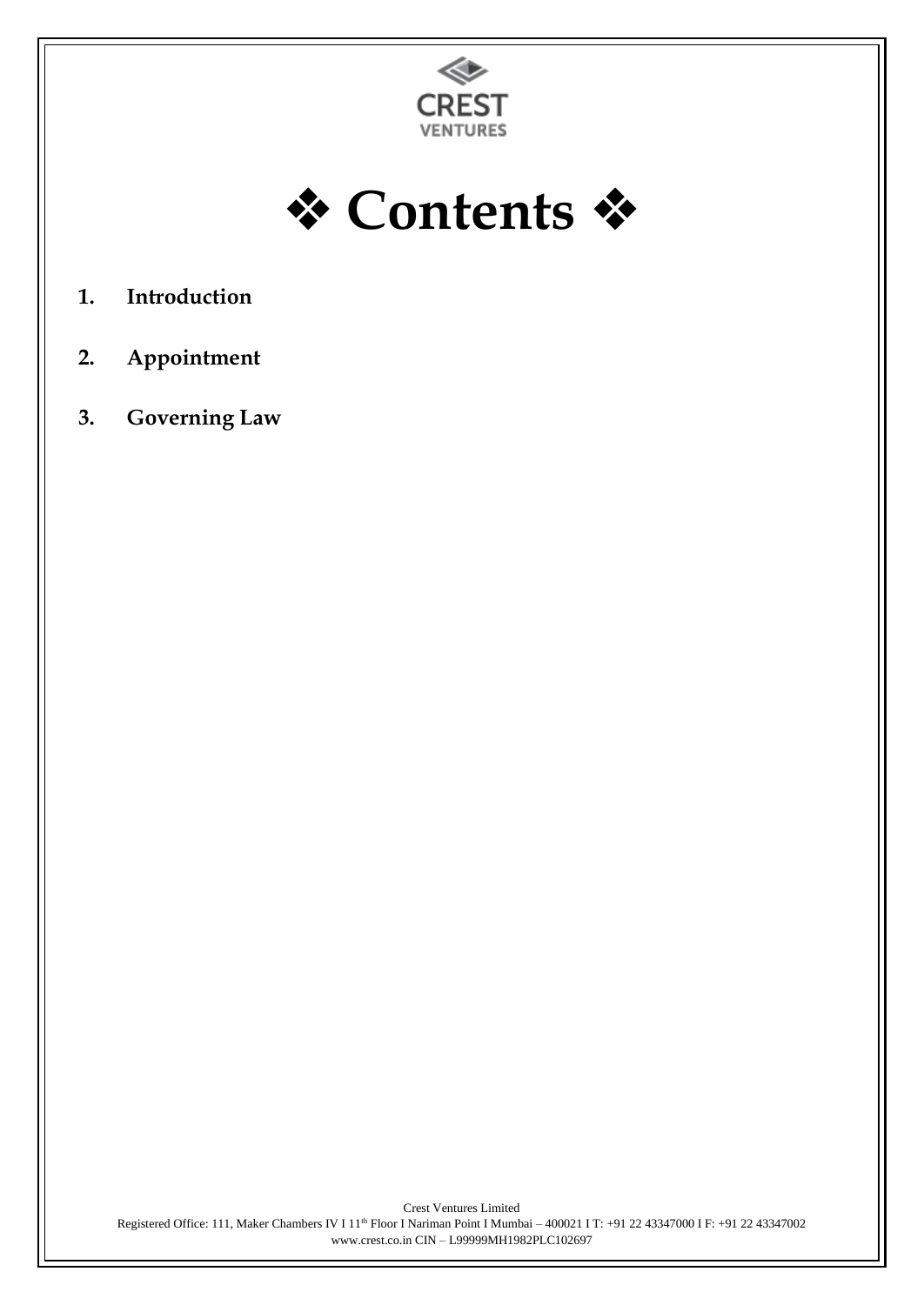

### Major Terms and Conditions for Appointment of Independent Director

#### **1) INTRODUCTION:**

The terms and conditions of appointment of Independent Directors of Crest Ventures Limited ("CVL" or "the Company" or "Crest") are subject to the applicable provisions of the Companies Act, 2013 ("the Act") and the SEBI (Listing Obligations and Disclosure Requirements) Regulations 2015 ("SEBI Listing Regulations"), as amended from time to time, the Articles of Association of CVL, CVL's Code of Conduct for Board of Directors and its' Code of Conduct for Prevention of Insider Trading.

The following are the details of Independent Directors of the Company:

| Sr. No. Name of Independent Director | DIN      |
|--------------------------------------|----------|
| Mr. Vasudeo Galkar                   | 00009177 |
| Mr. Rajeev Sharma                    | 01102446 |
| Mr. Mohindar Kumar                   | 08444706 |

The broad terms and conditions of appointment of Independent are reproduced hereunder.

#### **2) APPOINTMENT**

The term Independent Director should be construed as defined under the Companies Act, 2013 and the SEBI Listing Regulations. The tenure as an Independent Director shall be consistent with the applicable provisions of the Companies Act, 2013 and the SEBI Listing Regulations. The other Terms and conditions of appointment of Independent Directors shall be as set out under the appointment letter annexed herewith as Annexure "A".

#### **3) GOVERNING LAW**

The annexed letter of appointment is governed by and will be interpreted in accordance with Indian law and the engagement as an Independent Director shall be subject to the jurisdiction of the Indian courts.

This letter constitutes neither a contract for services nor a service contract.

\*\*\*\*\*\*\*\*\*\*\*\*\*\*\*\*\*\*\*\*\*\*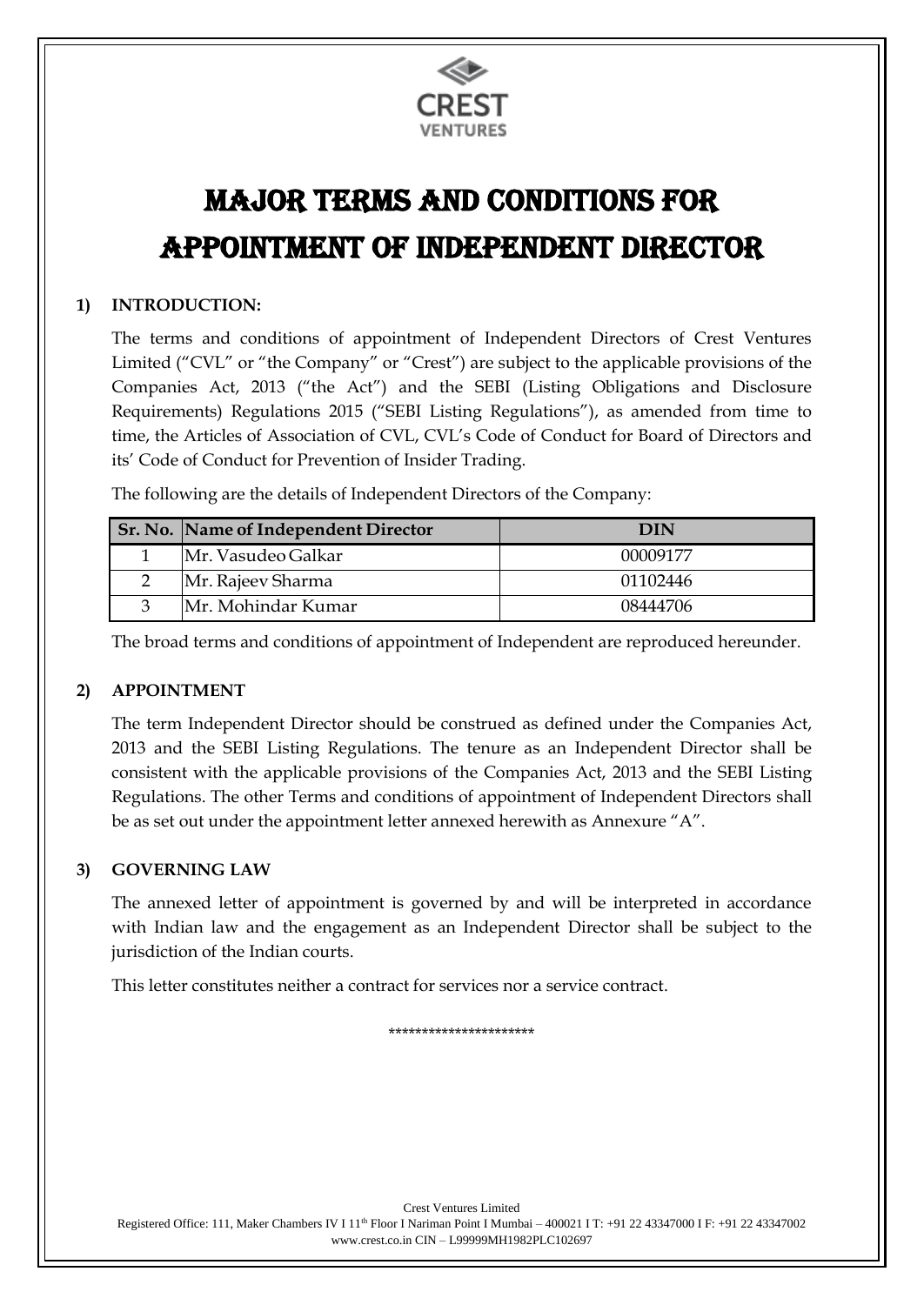

#### **ANNEXURE "A"**

**To [●] Date**[●]

#### **SUB: YOUR APPOINTMENT AS AN INDEPENDENT DIRECTOR ON THE BOARD**

We thank you for your confirmation to Crest Ventures Limited ("**Crest**" or "**the Company**") that you meet the "independence" criteria as envisaged in Section 149(6) of the Companies Act, 2013 ("**the Act**") read with the Rules framed thereunder and Regulation 16(1)(b) of the Securities and Exchange Board of India (Listing Obligations and Disclosure Requirements) Regulations, 2015 ("**SEBI Listing Regulations**").

We are pleased to inform you that at the Annual General Meeting held on  $[•]$ , shareholders have approved your appointment as an Independent Director of the Company with effect from [●]. We are eager to have you as an integral part of the growth of our Company.

This letter is being issued to comply with the requirements of Schedule IV to the Act, pertaining to the Code of Independent Directors and SEBI Listing Regulations.

This letter sets out the broad terms of your appointment as an Independent Director, on the Board of the Company.

The terms of your appointment, as set out in this letter, are subject to the extant provisions of the:

- i) applicable laws, including the Act and SEBI Listing Regulations (as amended from time to time) and
- ii) Articles of Association of the Company ("**AOA**").

#### **1. APPOINTMENT**

- i) Your appointment will be for a period up to  $\lceil \bullet \rceil$  and shall take effect from  $\lceil \bullet \rceil$ .
- ii) As an Independent Director you will not be liable to retire by rotation.
- iii) The Company will carry out an evaluation of the performance of the Board as a whole, Board Committees and Directors. The appointment and re-appointment on the Board shall be based on the recommendation of the Nomination and Remuneration Committee and subject to the approval of the Board and the shareholders. Your reappointment would be considered based on the outcome of the performance evaluation process and you continuing to meet the independence criteria.
- iv) You may be requested to be a Member/Chairman of any one or more Committees of the Board which may be constituted from time to time.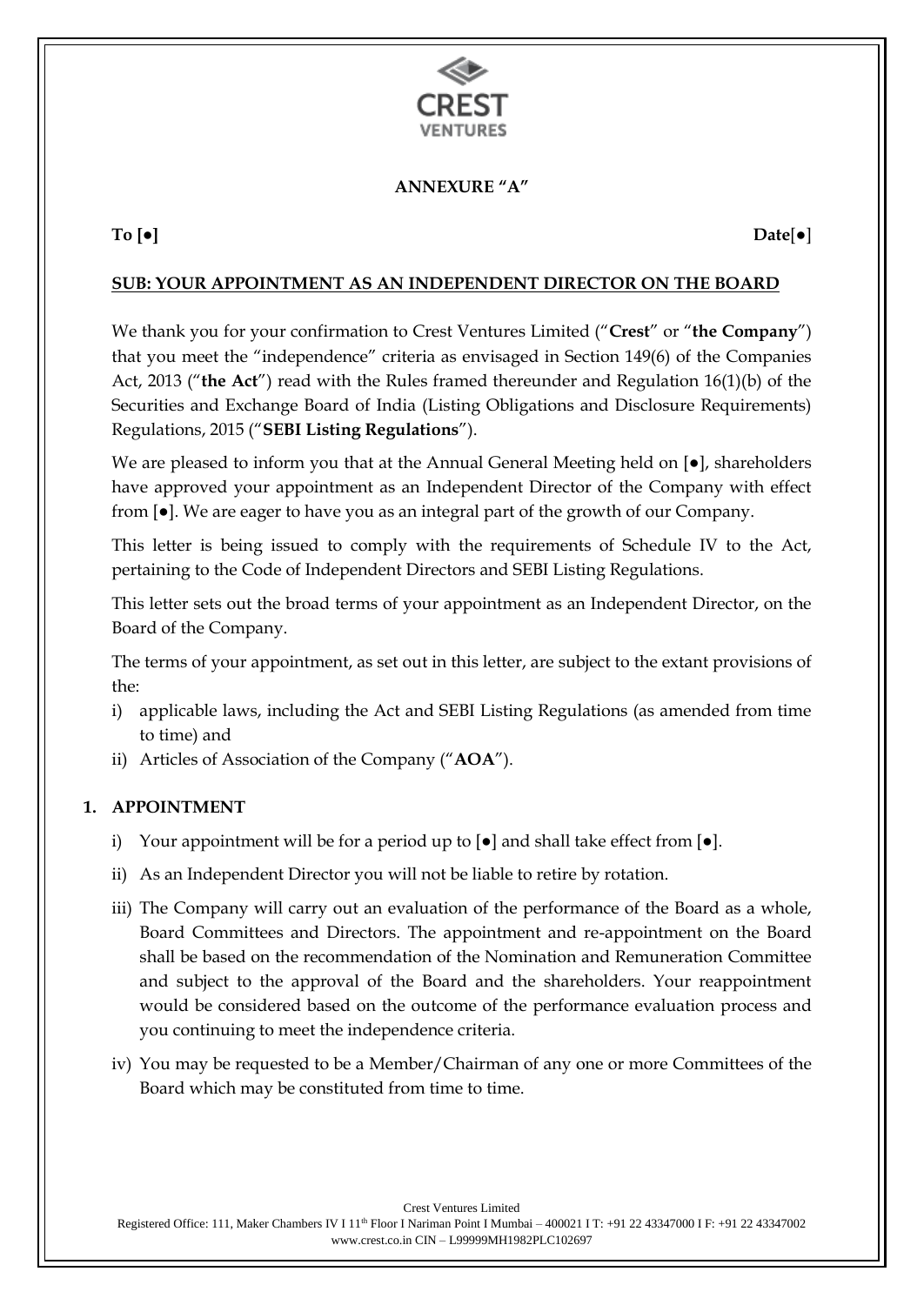

#### **2. ROLE, DUTIES AND RESPONSIBILITIES**

- A. As Member of the Board you alongwith the other Directors shall be collectively responsible for meeting the objectives of the Board which include:
	- i) Requirements as laid down under the Act.
	- ii) Requirements as laid down under Company's Articles of Association.
	- iii) Responsibilities of the Board of directors as outlined in the SEBI Listing Regulations.
	- iv) Act in good faith in order to promote the objects of the company for the benefit of its members as a whole, and in the best interests of the company, its employees, the shareholders, the community and for the protection of environment.
	- v) Exercise the duties with due and reasonable care, skill and diligence and shall exercise independent judgment.
	- vi) Accountability under the Director's Responsibility Statement.
	- vii) Oversee maintenance of high standards of the Company and ethical conduct of business.
	- viii) Not involve in a situation in which may have a direct or indirect interest that conflicts, or possibly may conflict, with the interest of the Company.
	- ix) Not achieve or attempt to achieve any undue gain or advantage and if found guilty of making any undue gain, shall be liable to pay an amount equal to that gain to the Company.
	- x) Not assign office and any such assignment so made shall be void.
- B. You shall abide by the 'Code For Independent Directors' as outlined in Schedule IV of the Act, Code for Non-Executive Directors, as adopted by the Board and duties of directors as provided in the Act (including Section 166) and in SEBI Listing Regulations.
- C. You shall provide guidance in your area of expertise.

Any contravention to the above provisions shall be punishable with fine which shall not be less than one lakh rupees but which may extend to five lakh rupees.

#### **3. TIME COMMITMENT**

Considering the nature of the role of a director, it is difficult for a Company to lay down specific parameters on time commitment. You agree to devote such time as is prudent and necessary for the proper performance of your role, duties and responsibilities as an Independent Director.

#### **4. REMUNERATION**

1) As an Independent Director you shall be paid sitting fees for attending the meetings of the Board. The sitting fees for attending each meeting of the Board and/or its Committees would be as determined by the Board from time to time.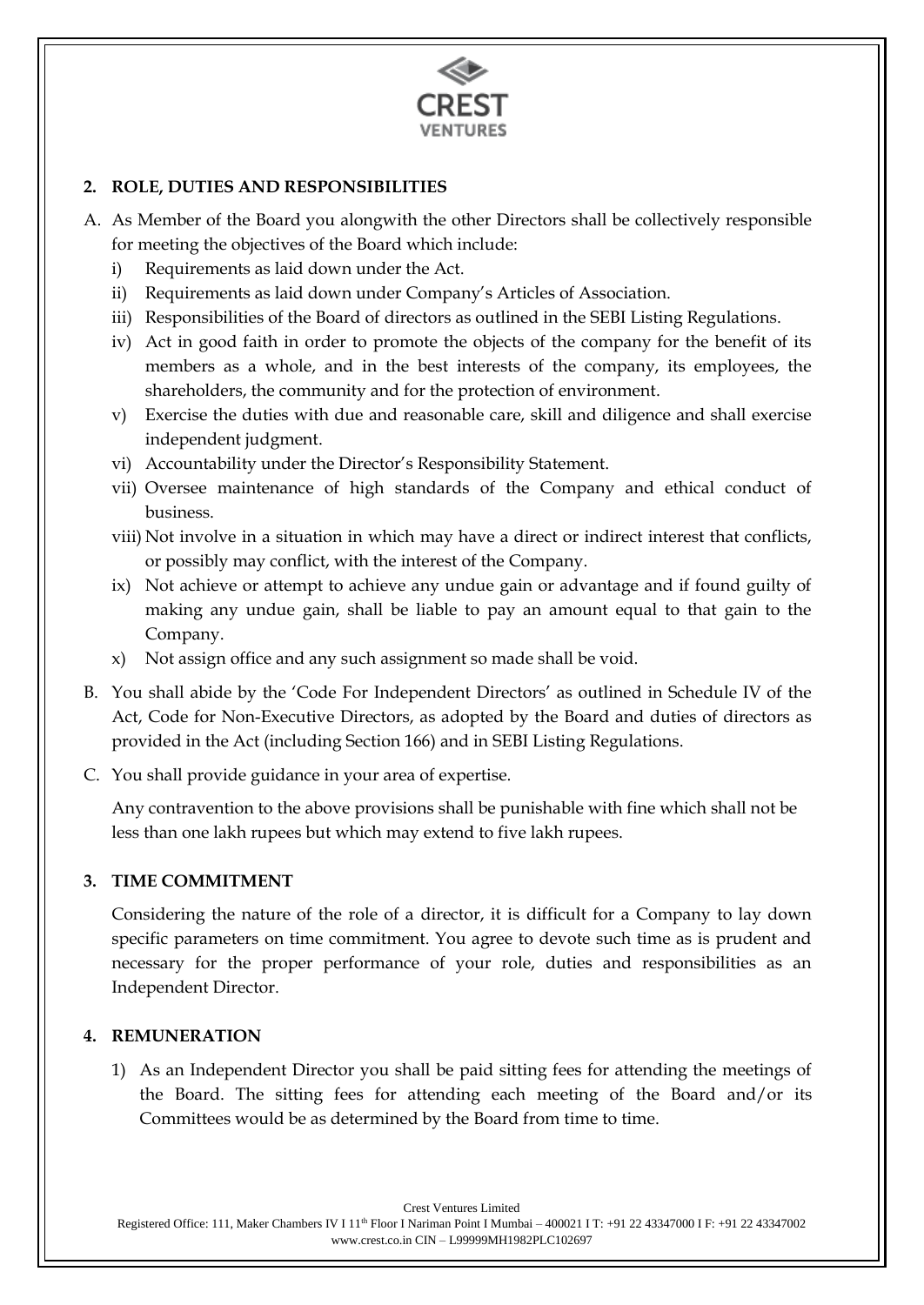

- 2) In addition to the sitting fees, commission, if any, that may be determined by the Board may also be payable to you. In determining the amount of this commission, the Board supported by the Nomination and Remuneration Committee may consider performance of the Company and your performance as evaluated by the Board.
- 3) Further, the Company may pay or reimburse to you such expenditure, as may have been incurred by you while performing your role as an Independent Director of the Company. This could include reimbursement of expenditure incurred by you for accommodation, travel and any out of pocket expenses for attending Board/ Committee meetings, General Meetings, Court Convened Meetings, Meetings with Shareholders/ Creditors/ Management, site visits, induction and training (organized by the Company for Directors) and in obtaining professional advice from the Independent Advisors in the furtherance of your duties as an Independent Director, subject to the expense being reasonable.

#### **5. INSURANCE**

The Company will take an appropriate Directors' and Officers' Liability Insurance Policy and pay the premiums for the same. It is intended to maintain such insurance cover for the Term of your appointment, subject to the terms of such policy in force from time to time. A copy of the policy document shall be supplied to you on request.

#### **6. CREST CODE OF CONDUCT**

- 1. As an Independent Director of the Company, you agree to comply with all the relevant regulations as may be issued by the Government of India and such other authorized bodies as set up by the Government on its behalf, including the Code for Independent Directors, Code of Conduct and Ethics for Directors and Senior Executives and Insider Trading Code and such other requirements as the Board of Directors may from time to time specify and shall comply with the disclosure requirements as specified thereunder.
- 2. Unless specifically authorised by the Board, you shall not disclose information regarding Company and its business to constituencies including the media, the financial community, employees, shareholders, agents, franchisees, dealers, distributors and importers.
- 3. All information acquired during your appointment is confidential to the Company and should not be released, either during the appointment or following termination (by whatever means) to third parties without prior clearance from the Managing Director of the Company and unless required by law or by the rules of any stock exchange or regulatory body/authority.
- 4. We would also like to draw your attention towards the applicability of Securities and Exchange Board of India (Prohibition of Insider Trading) Regulations, 2015 and the Crest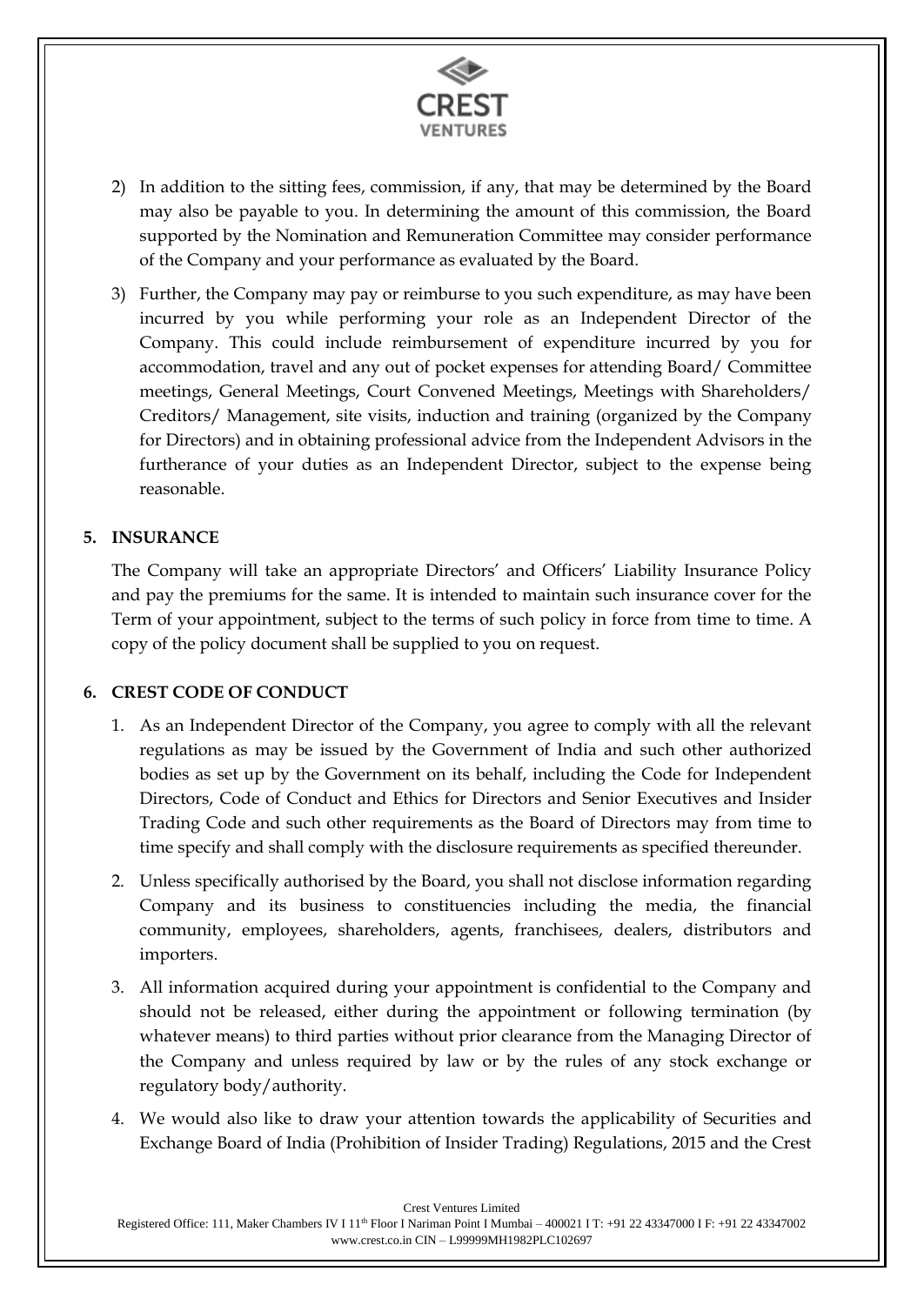

Code of Conduct for Prevention of Insider Trading, which inter-alia prohibits disclosure or use of unpublished price sensitive information.

5. Additionally, you shall not participate in any business activity which might impede the application of your independent judgment in the best interest of the Company.

#### **7. TRAINING AND DEVELOPMENT**

- 1. The Company, shall, if required, conduct training programs, from time to time, as deemed fit for its Independent Directors which may include any or all of the following:
	- a) Board roles and responsibilities, whilst seeking to build working relationship among the Board members;
	- b) Company's vision, strategic direction, core values, ethics and corporate governance practices;
	- c) Familiarization with financial matters, management team and business operations;
	- d) Meetings with stakeholders, visits to business locations and meetings with senior and middle management.
- 2. The Company, as may be required, may support Directors to continually update their skills and knowledge and improve their familiarity with the company and its business.
- 3. The Company shall fund/ arrange for training on all matters which are common to the whole Board.

#### **8. PERFORMANCE APPRAISAL / EVALUATION PROCESS**

As a Member of the Board, your performance as well as the performance of the entire Board and its Committees will be evaluated annually. Evaluation of each director shall be done by all the other directors. The criteria for evaluation shall be disclosed in the Company's Annual Report. However, the actual evaluation process shall remain confidential and shall be a constructive mechanism to improve the effectiveness of the Board / Committee.

#### **9. DISCLOSURES, OTHER DIRECTORSHIPS AND BUSINESS INTERESTS**

- 1. During the Term, you agree to promptly notify the Company of any change in your directorships, and provide such other disclosures and information as may be required under the applicable laws.
- 2. By signing this letter, you hereby confirm that as on date of this letter, you have no such conflict of interest issues with your existing directorships.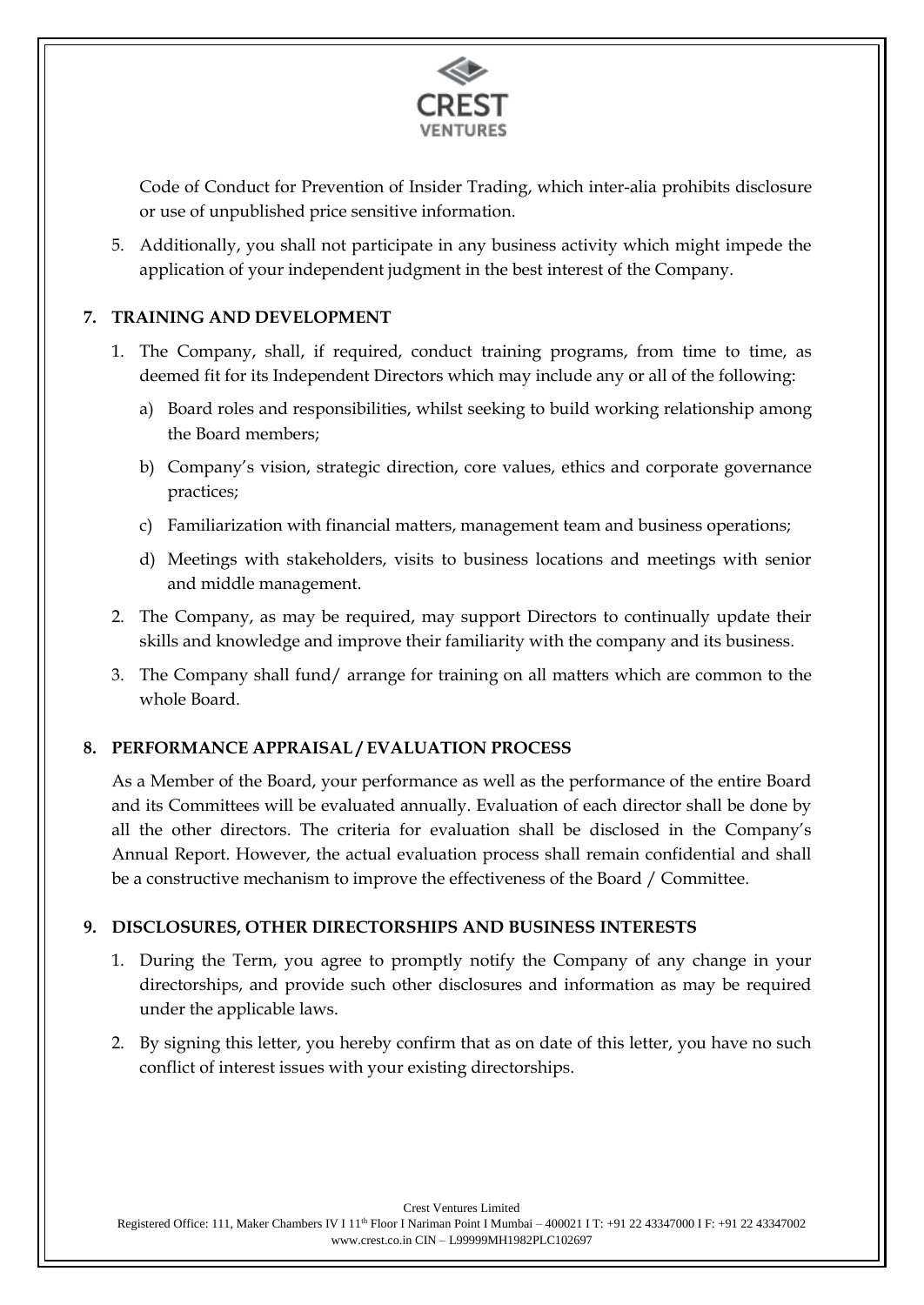

- 3. During your Term, you agree to promptly provide a declaration under Section 149(7) of the Act and Regulation 25(8) of SEBI Listing Regulations confirming that you meet the criteria of independence as provided in Section 149(6) of the Act and Regulation 16(1)(b) of SEBI Listing Regulations and that you are not aware of any circumstance or situation, which exist or may be reasonably anticipated, that could impair or impact your ability to discharge your duties with an objective independent judgment and without any external influence. This declaration shall be submitted at the first meeting of the Board in every financial year or whenever there is any change in the circumstances which may affect your status as an Independent Director.
- 4. As an Independent Director you shall disclose any material interest in any transaction or arrangement that the Company has entered into and that such interest shall be disclosed to the Company not later than when the transaction or arrangement comes up at a Board Meeting so that the minutes may record the interest appropriately and records are updated.

#### **10. CHANGES OF PERSONAL DETAILS**

During the Term, you shall promptly intimate the Company Secretary and the Registrar of Companies in the prescribed manner, of any change in address or other contact and personal details provided to the Company.

#### **11. DISENGAGEMENT**

- 1. You may resign from the directorship of the Company by giving a notice in writing to the Company stating the reasons for resignation. The resignation shall take effect from the date on which the notice is received by the Company or the date, if any, specified by you in the notice, whichever is later.
- 2. Your directorship on the Board of the Company shall cease in accordance with prevailing law.
- 3. If at any stage during the Term, there is a change that may affect your status as an Independent Director as envisaged in Section 149(6) of the Act read with the rules framed thereunder or Regulation 16(1)(b) of SEBI Listing Regulations, you agree to promptly submit your resignation to the Company with effect from the date of such change.

#### **12. MISCELLANEOUS**

The terms of this letter shall be disclosed on the website of the Company.